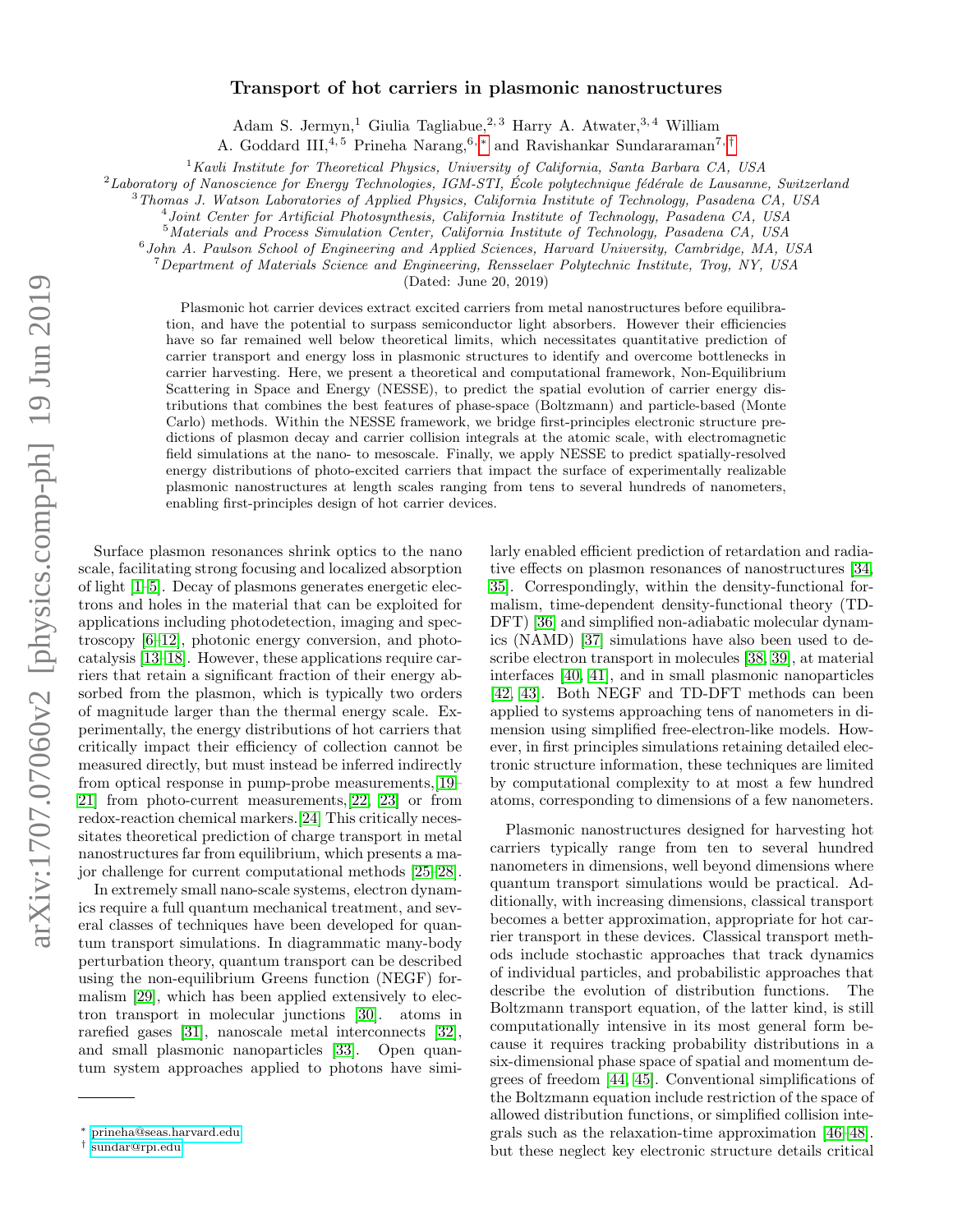in plasmonic hot carrier transport. On the other hand, stochastic approaches such as Monte Carlo (MC) simulations [\[49\]](#page-9-27) introduce significant computational advantages for simple models of collisions, but they become much more computationally demanding for a complex collision model such as one based on electronic structure theory.

We have previously shown the importance of describing hot carrier generation and transport in plasmonic materials with full electronic structure details in the densities of states of carriers and their matrix elements for optical transitions and interactions with phonons [\[50,](#page-9-28) [51\]](#page-9-29). Neglecting spatial transport, we have combined these calculations with simplified Boltzmann equation solutions to elucidate non-equilibrium effects in the ultrafast spectroscopy of small plasmonic nanoparticles [\[52,](#page-9-30) [53\]](#page-9-31). However, capturing the spatial variation of carrier distributions is critical in larger and more complex plasmonic nanostructures, where carrier generation is strongly inhomogeneous and often localized near electromagnetic hot spots [\[54,](#page-9-32) [55\]](#page-9-33). Simultaneously capturing electronic structure details with spatial transport in realistic plasmonic nanostructures has so far remained a challenge.

In this Article, we present a hybrid computational framework for efficiently describing non-equilibrium classical charge transport that combines the advantages of the probabilistic and stochastic approaches. In section [I,](#page-1-0) we derive this Non-Equilibrium Scattering in Space and Energy (NESSE) framework as a limit of the Boltzmann equation by tracking distribution functions indexed by number of collisions, under the assumption of momentum randomization at each collision. We then specialize the general NESSE approach to plasmonic hot carriers in section [II,](#page-3-0) linked with first-principles calculations of carrier generation and scattering, as well as electromagnetic field simulations. In section [IV,](#page-5-0) we use NESSE to predict the spatially-resolved energy distributions of hot carriers that reach the surface in metal nanostructures of various materials and geometries up to several hundred nanometers in dimensions, simultaneously accounting for electronic structure detail and nanoscale geometry. These spatially-resolved hot carrier energy distributions are vital to understand optical, electronic or chemical signatures of hot carriers in experiments, and provide a direct mechanistic understanding of the transport and energy relaxation effects which are only indirectly measurable experimentally.

### <span id="page-1-0"></span>I. COMPUTATIONAL FRAMEWORK (NESSE)

The general goal of non-equilibrium transport calculations is to predict the distribution of particles in phase space, i.e. with spatial as well as momentum resolution, accounting for sources of particles and the various scattering mechanisms between particles. For example, for plasmonic hot carrier devices we need to predict the usable carrier distribution that reaches the surface above a threshold energy, starting from the initial distribution generated by plasmon decay and accounting for electron-electron, electron-phonon and surface scattering



<span id="page-1-1"></span>FIG. 1. Non-Equilibrium Scattering in Space and Energy (NESSE) framework for evaluating non-equilibrium carrier transport in plasmonic nanostructures. Electromagnetic field simulations and first-principles calculations of plasmon decay determine the spatially-resolved initial carrier distribution,  $P_0$ . Tracing the distributions using *ab-initio* calculated mean free paths and collision integrals determines the collected surface flux before scattering  $S_0$ , and the distribution of carriers after one scattering event  $P_1$ . Repeating this process yields energy-resolved carrier fluxes after fixed numbers of scattering events  $S_0$ ,  $S_1$ ,  $S_2$  etc. (upper insets). Propagation of carrier distributions between scattering events is calculated efficiently on a tetrahedral discretization of the nanostructure geometry (bottom inset). NESSE effectively solves the linearized Boltzmann equation simultaneously for the spatial and energy distributions of carriers, assuming momentum is randomized at each scattering event, in structures with arbitrary geometry and topology, as illustrated by the arbitrarily complex shape chosen above.

in the material. Such devices are typically operated under constant illumination, where carriers are being generated at a constant rate. This results in steady-state time-independent carrier energy distributions, while we are interested primarily in the far-from-equilibrium hotcarrier component of these energy distributions (far from the Fermi level). Additionally, in most cases, the number of hot carriers excited is a small fraction of the number of electrons in the plasmonic metal, such that hot carriers predominantly scatter against thermal carriers, enabling a linearization of the transport equations as we discuss below. Hence, in this work, we focus on far-fromequilibrium transport in the linearized steady-state limit, which is the predominant regime for hot-carrier solar energy harvesting.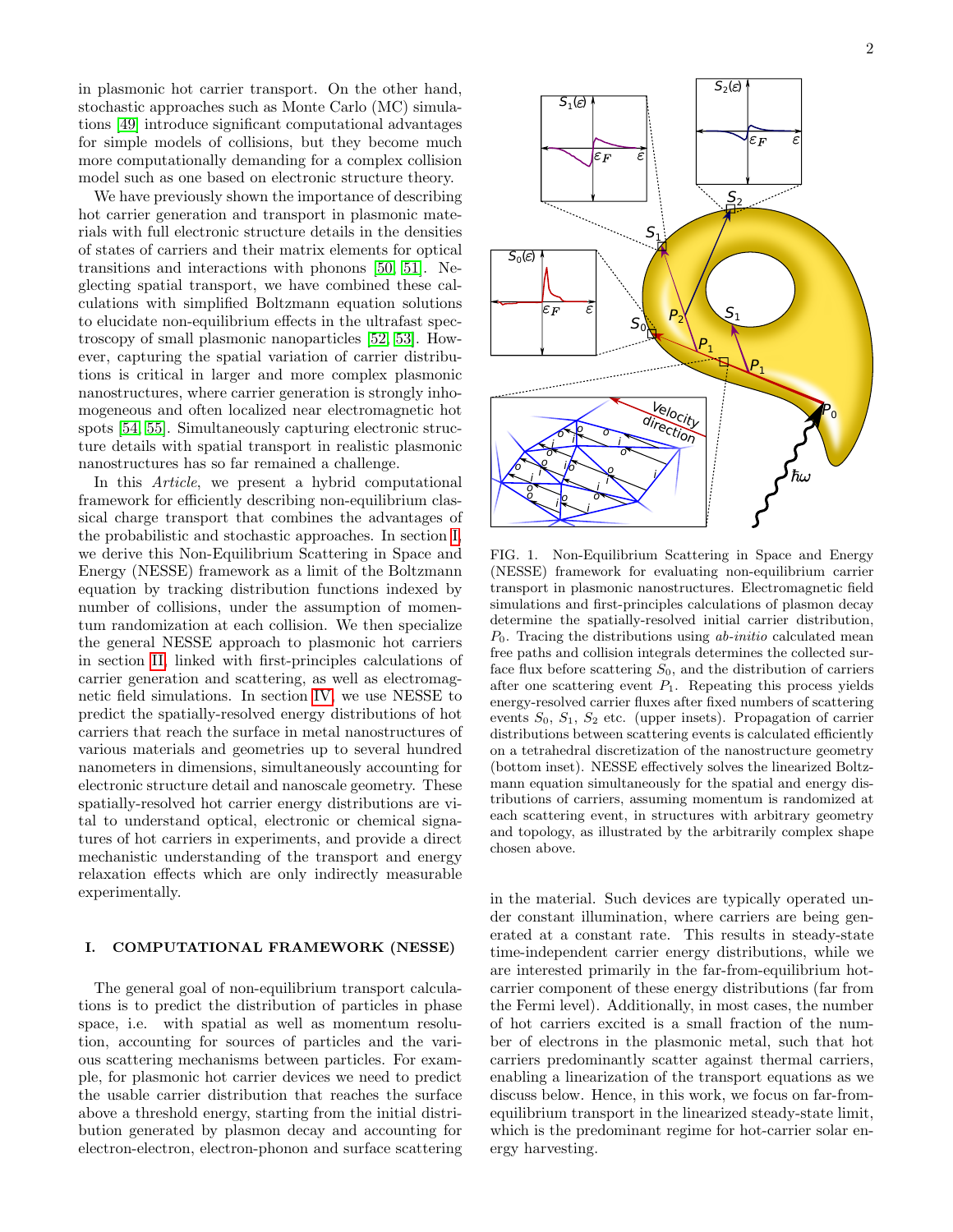In steady state, the general transport problem is described by the time-independent Boltzmann equation,

<span id="page-2-0"></span>
$$
\mathbf{v}_s \cdot \nabla f(s, \mathbf{r}) = P_0(s, \mathbf{r}) + \Gamma_s[f],\tag{1}
$$

in terms of the spatially-varying state occupation  $f(s, r)$ . The abstract state label s includes all degrees of freedom at a given point in space, which is just momentum p in the classical case. For electrons in a material, s combines crystal momentum k in the Brillouin zone with a band index n.

The term on the left side of [\(1\)](#page-2-0) accounts for drift of particles in state s with velocity  $v_s$ . The first term on the right side,  $P_0$ , accounts for particle generation, while the second term, the collision integral  $\Gamma$  accounts for scattering. See section [II](#page-3-0) for a complete specification of these terms for the plasmonic hot carrier example starting from the electronic structure of the material.

Once the source term and collision integrals have been defined, the Boltzmann equation is fully specified and can, in principle, be solved. However, this deceptively simple-looking equation is a nonlinear integro-differential equation in six dimensions, differential in the three spatial dimensions r and integral (non-local) in the three momentum dimensions in  $k$  within  $s$ , which makes it extremely expensive computationally. The remainder of this section develops a practical approximation to this equation that is suited for analyzing hot carrier transport and related scenarios.

The first substantial simplification is linearization of the collision integral, which is possible whenever the particles in which we are interested in scatter predominantly against a background of particles whose distribution is fixed or already known. For plasmonic hot carriers, this is the case in the low intensity regime, where the number of excited far-from-equilibrium carriers is small compared to the background of equilibrium carriers. In this regime, hot carriers scatter predominantly against equilibrium carriers, and phonons remain approximately in equilibrium at the ambient temperature  $T_0$ . We can then separate  $f(s, r) = f_0(\varepsilon_s, T_0) + \phi(s, r)$ , where the first term is the equilibrium (Fermi) distribution, and the second term is the deviation from equilibrium. Substituting this into [\(1\)](#page-2-0), Taylor expanding the collision integral about the equilibrium Fermi distribution  $f_0$ , and dropping terms at second order and higher in  $\phi(s, \mathbf{r})$  yields the linearized steady-state Boltzmann equation,

<span id="page-2-1"></span>
$$
\mathbf{v}_s \cdot \nabla \phi(s, \mathbf{r}) = P_0(s, \mathbf{r}) + \sum_{s'} C_{ss'} \phi(s', \mathbf{r}), \qquad (2)
$$

where the 'collision matrix'  $C$  arises from the first order term in the Taylor expansion of the collision integral,

<span id="page-2-5"></span>
$$
C_{ss'} = \frac{\partial \Gamma_s[f]}{\partial f(s')} \bigg|_{f=f_0}.
$$
\n(3)

The zeroth order terms in this equation, which correspond to the equilibrium configuration, cancel by definition. Above and henceforth, any sum over a state index s is understood to imply integration over the continuous k degrees of freedom contained within.

Importantly, while the collision integral  $\Gamma[f(s, r)]$  varies spatially due to the spatial dependence of  $f(s, r)$ , the collision matrix does not. In the hot carrier case, linearization is only valid for energies several  $k_BT$  away from the Fermi level because electron-electron scattering produces more low-energy carriers, eventually affecting all electrons near the Fermi energy in the material, regardless of the incident intensity and initial number of carriers. Assuming linearity (inherently an approximation) is adequate for analyzing plasmonic hot carrier devices, but retaining the nonlinearity is important for describing the thermalized regime and, of course, for high-intensity regimes explored in ultrafast spectroscopy, which we have analyzed in detail elsewhere (neglecting spatial dependence instead in that case) [\[52,](#page-9-30) [53\]](#page-9-31).

The linearized steady-state Boltzmann equation [\(2\)](#page-2-1) remains extremely challenging to solve since it still requires keeping track of a six-dimensional distribution function. In order to address this issue, we rearrange the equation to separate the distribution functions by the number of scattering events. First, we separate the diagonal terms of the scattering matrix, which correspond to the state inverse-lifetimes  $\tau_s^{-1}$ , to write

<span id="page-2-2"></span>
$$
C_{ss'} \equiv -\tau_s^{-1} \delta_{ss'} + M_{ss'} \tag{4}
$$

and thereby define the 'mixing matrix'  $M_{ss'}$ . Intuitively,  $M_{ss}$  specifies the rate of generating carriers in state s due to scattering of a carrier in state  $s'$ . Substituting  $(4)$ into [\(2\)](#page-2-1) and rearranging yields

$$
\left(\tau_s^{-1} + \mathbf{v}_s \cdot \nabla\right) \phi(s, \mathbf{r}) = P_0(s, \mathbf{r}) + \sum_{s'} M_{ss'} \phi(s', \mathbf{r}). \tag{5}
$$

Now substitute  $\phi = \phi_0 + \phi_1 + \phi_2 + \cdots$  above, where  $\phi_n$ collects contributions at  $n<sup>th</sup>$  order in M, and collect terms by order in  $M$ . This leads to the recurrence relations

$$
\left(\tau_s^{-1} + \mathbf{v}_s \cdot \nabla\right) \phi_n(s, \mathbf{r}) = P_n(s, \mathbf{r})\tag{6}
$$

<span id="page-2-4"></span><span id="page-2-3"></span>
$$
P_{n+1}(s,\mathbf{r}) = \sum_{s'} M_{ss'} \phi_n(s',\mathbf{r}).\tag{7}
$$

for  $n \geq 0$ , with the initial point  $P_0$  given as before by [\(14\)](#page-3-1).

Figure [1](#page-1-1) illustrates this formulation of Boltzmann transport. Optical absorption produces carriers at rate  $P_0$ . Solving [\(6\)](#page-2-3) yields unscattered hot carrier distribution  $\phi_0$ . Applying the mixing matrix to this in [\(7\)](#page-2-4) then calculates the rate of generating carriers due to the first scattering event,  $P_1$ . The process then repeats to evaluate carrier distributions after one scattering,  $\phi_1$ , generation rate due to the second scattering event,  $P_2$ , and so on. For each  $n$ , the carrier flux reaching the surface of the nanostructure after  $n$  scattering events can be evaluated as  $S_n(s, r) = (\mathbf{v}_s \cdot \hat{\mathbf{a}}) \phi_n(s, r)$ , at point r with surface normal unit vector  $\hat{a}$ .

The bottleneck at this stage is keeping track of states s with wave vector and band indices. In particular, the mixing matrix  $M_{ss'}$  is dense with non-zero elements for all pairs of s and s' (i.e. total six dimensions with **k** and **k'**), which makes it computationally impractical to store and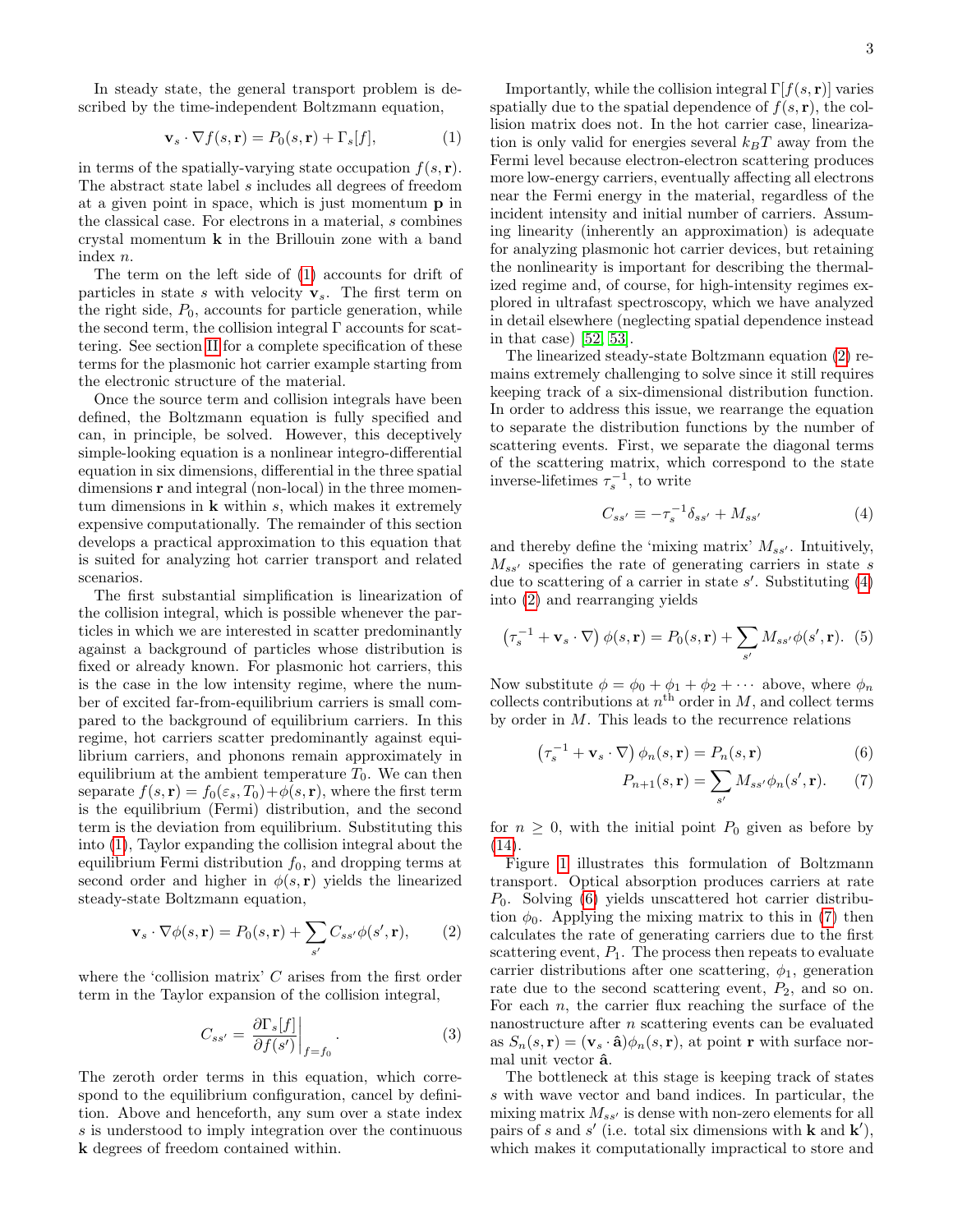use. Our final simplification is to assume that each scattering event randomizes the momentum direction, which is an excellent approximation for hot carriers in plasmonic metals (see e.g. Fig. (3d) of Ref. [56\)](#page-9-34). We can now define carrier distributions with respect to energy by summing over all states that yield a given energy,

$$
X(\varepsilon, \mathbf{r}) \equiv \sum_{s} \delta(\varepsilon - \varepsilon_{s}) X(s, \mathbf{r})
$$
 (8)

for each distribution function  $X = P_n$ ,  $\phi_n$  and  $S_n$ . We solve for  $\phi_0(s, \mathbf{r})$  using explicit states as in [\(6\)](#page-2-3), since this is before first scattering, but from that point onward, we only work with energy distributions. The randomizedmomentum equations after obtaining  $\phi_0(\varepsilon, \mathbf{r})$  take the form

$$
P_{n+1}(\varepsilon, \mathbf{r}) = \int \mathrm{d}\varepsilon' M(\varepsilon, \varepsilon') \phi_n(\varepsilon', \mathbf{r}) \qquad (9)
$$

$$
\phi_n(\varepsilon, \mathbf{r}) = \int \frac{\mathrm{d}\hat{\mathbf{v}}}{4\pi} \left( \tau^{-1}(E) + \bar{v}(E)\hat{\mathbf{v}} \cdot \nabla \right)^{-1} P_n(\varepsilon, \mathbf{r}), \qquad (10)
$$

where  $\tau^{-1}(\varepsilon)$  and  $\bar{v}(\varepsilon)$  are the average inverse lifetime and speed of carriers with energy  $\varepsilon$ , and the mixing-matrix in energy is

<span id="page-3-4"></span>
$$
M(\varepsilon, \varepsilon') \equiv \sum_{ss'} \delta(\varepsilon - \varepsilon_s) M_{ss'} \delta(\varepsilon_{s'} - \varepsilon'). \tag{11}
$$

Note that the averages above are defined by  $\bar{x}(\varepsilon) \equiv$  $\sum_{s} \delta(\varepsilon - \varepsilon_{s})x_{s}/g(\varepsilon)$  for each quantity x, where  $g(\varepsilon) = \sum_{s} \delta(\varepsilon - \varepsilon_{s})$  is the density of states. In numerical sim $s \delta(\varepsilon - \varepsilon_s)$  is the density of states. In numerical simulations for plasmonic hot carriers, we discretize carrier energy on a uniform grid extending from  $\hbar\omega$  below to  $\hbar\omega$ above the Fermi energy, and perform the integral over  $\hat{\mathbf{v}}$ in [\(10\)](#page-3-2) by Monte-Carlo sampling.

The final remaining ingredient is the spatial propagation of distributions at a given s (for  $n = 0$ ) or a given pair of E and **v** (for  $n \geq 1$ ), both of which require solution of a differential equation of the form

$$
(\tau^{-1} + \mathbf{v} \cdot \nabla) \phi(\mathbf{r}) = P(\mathbf{r}). \tag{12}
$$

Importantly, this is an ordinary differential equation, which can be solved very efficiently by appropriate choice of coordinate system. Without loss of generality, pick the z-axis along **v** to get  $\phi(z)/\tau + v(\mathrm{d}\phi/\mathrm{d}z) = P(z)$  for each  $x, y$ , which has a simple solution of the form

<span id="page-3-3"></span>
$$
\phi(z) = \phi(z_0)e^{-(z-z_0)/(v\tau)} + \int_{z_0}^{z} dz' \frac{P(z')}{v} e^{-(z-z')/(v\tau)}.
$$
\n(13)

For a general three-dimensional geometry discretized using a tetrahedral mesh, we apply this solution in each tetrahedron, effectively evolving the distribution functions from the input faces 'i' to the output faces 'o', as shown in the bottom inset of Figure [1.](#page-1-1)

In particular, we store  $P(\mathbf{r})$  and  $\phi(\mathbf{r})$  on the vertices with  $(3D)$  linear interpolation in the interior of each tetrahedron, and store fluxes  $S(\mathbf{r}) = (\mathbf{v} \cdot \hat{\mathbf{a}}) \phi(\mathbf{r})$  on the vertices of every triangular face (with unit normal  $\hat{a}$ ) with  $(2D)$ linear interpolation in the interior of each face. The solution within each tetrahedron can then be expressed as matrices yielding the output  $\phi$  on the volume and S on  $'o'$  faces, given the input P on the volume and S on the 'i' faces, where the matrix elements can be calculated by integrating [\(13\)](#page-3-3) against the face and volume interpolants. Then the solution for the whole mesh starts by applying this solution to all tetrahedra whose 'i' faces are exclusively incoming faces of the structure (so that their S input is already known). This determines  $S$  on  $'o'$  faces for all these tetrahedra, which makes the  $S$  on  $'i'$  faces known for a new set of tetrahedra. The solution can then be applied to these tetrahedra, and the process repeated till all tetrahedra are exhausted and S on the outgoing surface of the overall structure is determined. (See bottom inset of Figure [1.](#page-1-1))

<span id="page-3-2"></span>For the propagation at  $n = 0$ , we apply the above scheme for several electron and hole velocities and energies, obtained from a Monte Carlo sampling of the Brillouin zone integrals in [\(15\)](#page-4-0). At this stage, the only source term is  $P_0$ , distributed on the volume, while the output is  $\phi_0$  on the volume and  $S_0$  at the surface. In subsequent stages  $n \geq 1$ , we apply the above scheme with a Monte Carlo sampling as described. For these stages, an additional surface source term is possible due to reflection of carriers at the surface, adding  $S_{n+1}^{(in)}(\varepsilon, \mathbf{r}) = \alpha(\varepsilon, \mathbf{r})S_n(\varepsilon, \mathbf{r})$ to the propagation scheme, where  $\alpha(\varepsilon, \mathbf{r})$  is the energyand surface-dependent reflection fraction. Here  $\alpha(\varepsilon, \mathbf{r})$ should depend on the material outside the plasmonic metal, varying from 0 for total internal reflection (eg. below Schottky barriers) to 1 for perfect injection (an unattainable upper bound). In this work we explore the effect of arbitrary reflection fractions on the collected carrier distributions, but for specific experimental designs we can incorporate appropriate models of carrier injection across interfaces.

### <span id="page-3-0"></span>II. PLASMONIC HOT CARRIER TRANSPORT

The general NESSE framework for transport developed above in section [I](#page-1-0) requires two quantities that must be specified for a given problem: the source term  $P_0$  and the collision integral Γ. For plasmonic hot carrier transport, the source term i.e. the spatially-resolved initial carrier distribution, can be evaluated as

<span id="page-3-1"></span>
$$
P_0(s, \mathbf{r}) = \frac{1}{2\pi\hbar} \mathbf{E}^*(\mathbf{r}) \cdot \operatorname{Im} \bar{\epsilon}(\omega, s) \cdot \mathbf{E}(\mathbf{r}), \qquad (14)
$$

where  $P_0(s, r)$  is the rate of generation of carriers per unit volume at location **r** and at bulk state index  $s = \mathbf{k}n$ , that combines crystal momentum  $k$  and band  $n$ . Here,  $\text{Im } \bar{\epsilon}(\omega, s)$  is the imaginary dielectric tensor at incident frequency  $\omega$  histogrammed by carrier state s, and  $\mathbf{E}(\mathbf{r})$  is the electric field distribution in the material. As above, in the steady-state problem, the field and carrier distributions are all time-independent.

Above, we make two approximations. By resolving the distribution in both space and momentum (k contained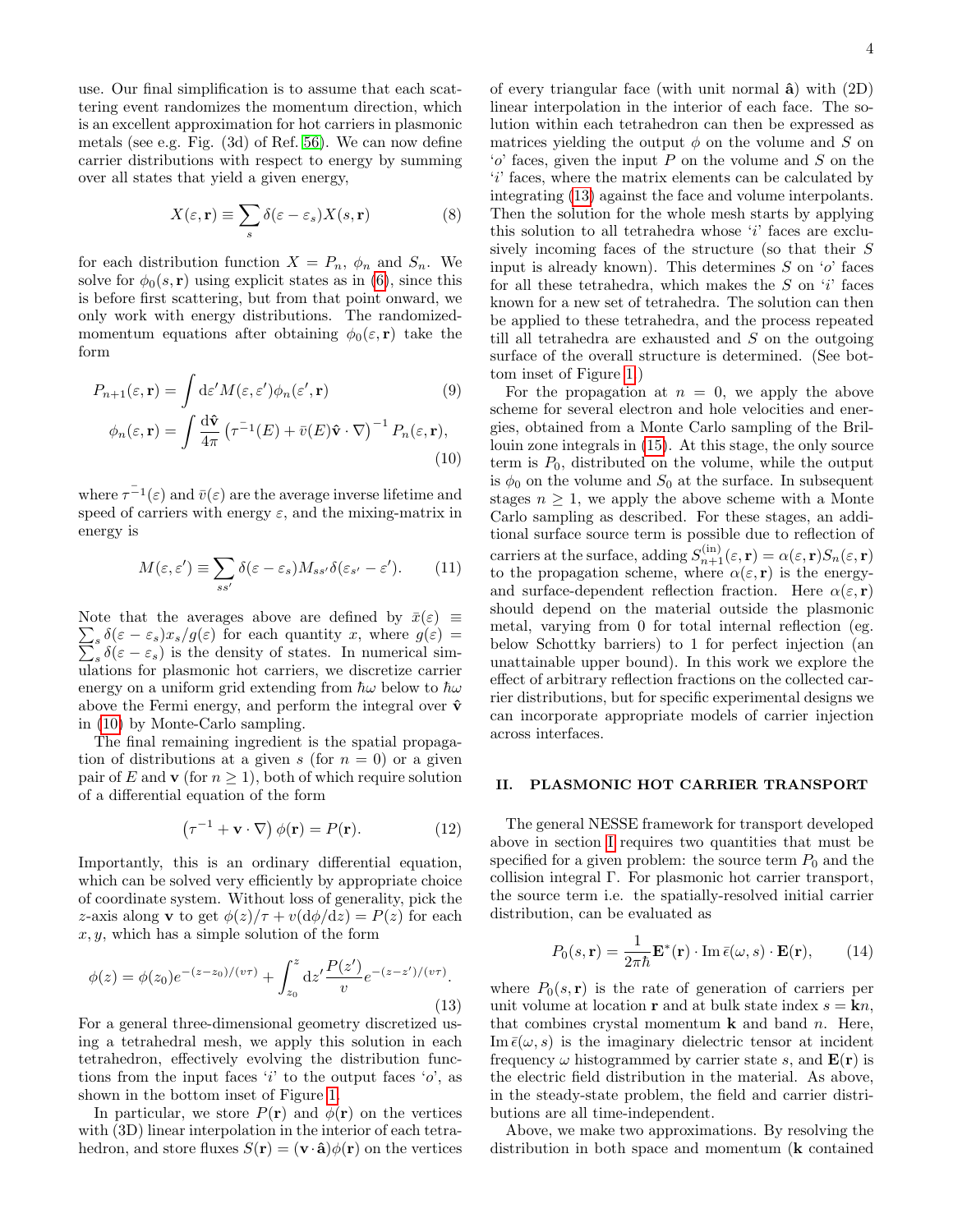within index  $s$ ), we are making a semi-classical approximation that precludes quantum effects in the transport, but retains the bulk electronic structure of the material (s indexes bulk states). Additionally, we assume locality in that photons are absorbed in the material spatially distributed by the field intensity, and that they then produce carriers in the same location. Both these approximations are applicable when the structures are much larger than the nonlocality and coherence length scales (at the nanometer scale for plasmonic metals at room temperature), which will be the case for typical plasmonic metal nanostructures with dimensions of at least several nanometers.

For calculating [\(14\)](#page-3-1), the field distribution  $E(r)$  in a plasmonic nanostructure of interest can be readily evaluated using any standard finite-element method (FEM) or finite-difference time-domain (FDTD) simulation tool. The carrier-resolved imaginary dielectric tensor Im  $\bar{\epsilon}(\omega, s)$ is obtained using our previously established ab initio method [\[50–](#page-9-28)[53\]](#page-9-31),

$$
\lambda^* \cdot \text{Im}\,\bar{\epsilon}(\omega,s) \cdot \lambda = \frac{4\pi^2 e^2}{m_e^2 \omega^2} \int_{\text{BZ}} \frac{d\mathbf{k}}{(2\pi)^3} \sum_{n'n} (\delta(s,\mathbf{k}n') - \delta(s,\mathbf{k}n)) (f_{\mathbf{k}n} - f_{\mathbf{k}n'}) \delta(\varepsilon_{\mathbf{k}n'} - \varepsilon_{\mathbf{k}n} - \hbar\omega) \left| \lambda \cdot \langle \mathbf{p} \rangle_{n'n}^{\mathbf{k}} \right|^2 + \frac{4\pi^2 e^2}{m_e^2 \omega^2} \int_{\text{BZ}} \frac{d\mathbf{k}' d\mathbf{k}}{(2\pi)^6} \sum_{n'n,\alpha \pm} (\delta(s,\mathbf{k}'n') - \delta(s,\mathbf{k}n)) (f_{\mathbf{k}n} - f_{\mathbf{k}'n'}) \left( n_{\mathbf{k}'-\mathbf{k},\alpha} + \frac{1}{2} \mp \frac{1}{2} \right) \times \delta(\varepsilon_{\mathbf{k}'n'} - \varepsilon_{\mathbf{k}n} - \hbar\omega \mp \hbar\omega_{\mathbf{k}'-\mathbf{k},\alpha}) \left| \lambda \cdot \sum_{n_1} \left( \frac{g_{\mathbf{k}'n',\mathbf{k}n_1}^{\mathbf{k}'-\mathbf{k},\alpha} \langle \mathbf{p} \rangle_{n_1n}^{\mathbf{k}}}{\varepsilon_{\mathbf{k}n_1} - \varepsilon_{\mathbf{k}n} - \hbar\omega + i\eta} + \frac{\langle \mathbf{p} \rangle_{n'n_1}^{\mathbf{k}'\alpha} g_{\mathbf{k}'n_1,\mathbf{k}n}^{\mathbf{k}'-\mathbf{k},\alpha}}{\varepsilon_{\mathbf{k}'n_1} - \varepsilon_{\mathbf{k}n} + \hbar\omega_{\mathbf{k}'-\mathbf{k},\alpha} + i\eta} \right) \right|^2, \quad (15)
$$

where the first and second terms capture the contributions of direct and phonon-assisted transitions respectively, and  $\lambda$  is an arbitrary test vector to sample the tensorial components. Briefly,  $\varepsilon_{\mathbf{k}n}$  and  $f_{\mathbf{k}n}$  are electron energies and Fermi occupations indexed by wave vector k and band n,  $\hbar \omega_{\mathbf{q}\alpha}$  and  $n_{\mathbf{q}\alpha}$  are phonon energies and Bose occupations indexed by wave vector  $\mathbf{q} \equiv \mathbf{k}' - \mathbf{k}$  and polarization  $\alpha$ , and  $\langle p \rangle$  and g are respectively the momentum matrix elements for electron-light interactions and the electron-phonon matrix elements, all of which we calculate ab initio using density-functional theory. See Ref. [51](#page-9-29) for a detailed discussion of the above terms and the computational details in evaluating them. The only modification is the first factor containing  $\delta(s, \mathbf{k}n)$ , a Kronecker  $\delta$ that selects the combined state index s that corresponds to wavevector  $k$  and band n. This histograms the contributions by carrier state: the positive terms for final states in the transitions correspond to electrons, while the neg<span id="page-4-0"></span>ative terms for the initial states correspond to holes.

We have previously shown for plasmonic metals that the DFT-calculated band structure is in excellent agreement with GW calculations and ARPES measurements [\[50,](#page-9-28) [57\]](#page-9-35), and that the electron-phonon and optical matrix elements result in accurate prediction of resistivity and dielectric functions in comparison to experiment [\[51\]](#page-9-29). However, note that the NESSE framework is completely general, and the specific electronic structure choices we make here can be systematically improved upon using TD-DFT[\[36\]](#page-9-15) or many-body GW perturbation theory [\[58\]](#page-9-36), if necessary for other materials.

For transport of hot carriers in plasmonic nanostructures, the collision integral,  $\Gamma_s[f]$ , must account for scattering between electrons as well as scattering of electrons against phonons. We can evaluate this using ab initio band structures and matrix elements as

$$
\Gamma_{\mathbf{k}n}[f] = \frac{2}{\hbar} \int_{\text{BZ}} \frac{d\mathbf{k}'}{(2\pi)^3} \sum_{n'} \sum_{\mathbf{G}\mathbf{G}'} (f_{\mathbf{k}'n'} - f_{\mathbf{k}n}) \tilde{\rho}_{\mathbf{k}'n',\mathbf{k}n}(\mathbf{G}) \tilde{\rho}_{\mathbf{k}'n',\mathbf{k}n}^*(\mathbf{G}') \frac{4\pi e^2}{|\mathbf{k}' - \mathbf{k} + \mathbf{G}|^2} \operatorname{Im} \left[ \epsilon_{\mathbf{G}\mathbf{G}'}^{-1} (\mathbf{k}' - \mathbf{k}, \varepsilon_{\mathbf{k}n} - \varepsilon_{\mathbf{k}'n'}) \right] + \frac{2\pi}{\hbar} \int_{\text{BZ}} \frac{\Omega d\mathbf{k}'}{(2\pi)^3} \sum_{n'\alpha \pm} (f_{\mathbf{k}'n'} - f_{\mathbf{k}n}) \left( n_{\mathbf{k}'-\mathbf{k},\alpha} + \frac{1}{2} \mp \frac{1}{2} \right) \delta(\varepsilon_{\mathbf{k}'n'} - \varepsilon_{\mathbf{k}n} \mp \hbar \omega_{\mathbf{k}'-\mathbf{k},\alpha}) \left| g_{\mathbf{k}'n',\mathbf{k}n}^{(\mathbf{k}'-\mathbf{k},\alpha)} \right|^2, \quad (16)
$$

where the first and second terms account for electronelectron and electron-phonon scattering respectively. Briefly, the new quantities here are  $\tilde{\rho}$ , the density corresponding to the product of a pair of electronic wavefunc<span id="page-4-1"></span>tions in reciprocal space where G are reciprocal lattice vectors, and  $\epsilon_{\mathbf{G}\mathbf{G}'}^{-1}$ , the frequency-dependent inverse dielectric matrix (full nonlocal response) evaluated within the random-phase approximation. (This is closely-related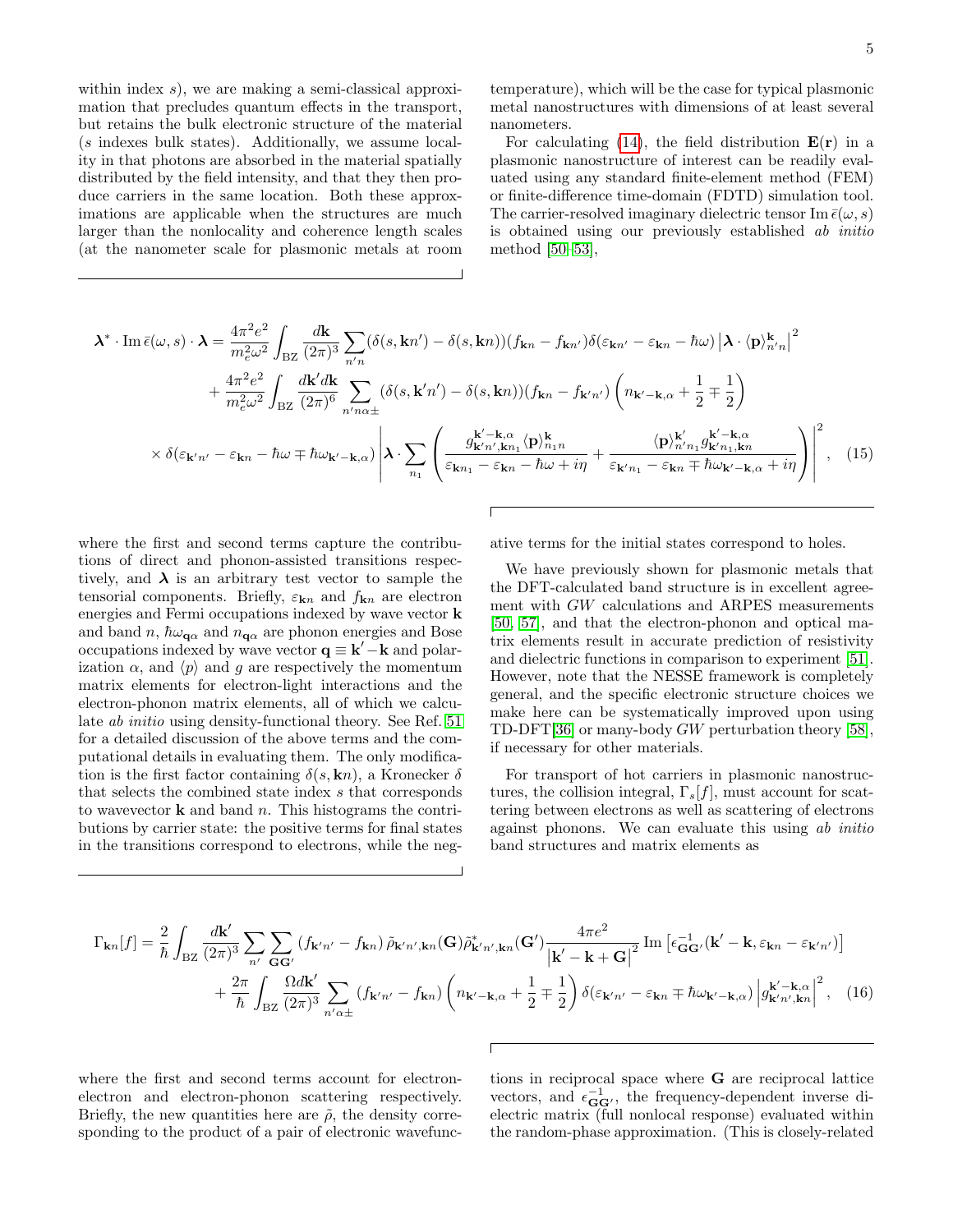to a quasiparticle linewidth calculation in many-body perturbation theory within the  $G_0W_0$  approximation.) See the discussion of the corresponding electron linewidth contributions in Ref. [51](#page-9-29) for further details. The only differences here are a factor of  $2/\hbar$  to convert from linewidth to scattering rate, and a trivial generalization from Fermi distributions to arbitrary occupations f.

### III. COMPUTATIONAL DETAILS

We use density-functional theory calculations of electrons, phonons and their matrix elements in the opensource JDFTx software[\[59\]](#page-9-37) to evaluate the generated carrier distributions [\(15\)](#page-4-0) and collision integrals in the mixing matrix form [\(16,](#page-4-1) [3,](#page-2-5) [4,](#page-2-2) [11\)](#page-3-4). See Ref. [51](#page-9-29) for a complete specification of the electronic structure details.

In NESSE calculations of hot carrier transport, we use  $\sim 10^5$  random pairs of electron and hole states that conserve energy with the incident photons of energy  $\hbar\omega$  for the  $n = 0$  step (prior to the first scattering event). For subsequent steps, we use a uniform energy grid with resolution  $\sim 0.1$  eV and use  $\sim 10^4$  random samples of energy and velocity direction. We perform the transport solution on the same tetrahedral mesh as the electromagnetic simulation.

The solution scheme detailed above scales linearly with the number of tetrahedra and achieves a typical throughput of 1−2×10<sup>6</sup> tetrahedra/second per CPU core (timed on NERSC Edison and Cori), and parallelizes linearly over the velocity and energy (state) samples. For typical geometries requiring  $\sim 10^5$  tetrahedra in the plasmonic metal, our solution scheme with the chosen number of samples therefore takes  $\sim 10^2$  seconds on 100 cores for the  $n = 0$  step, and  $\sim 10$  seconds for each subsequent n. Note that NESSE presents significant advantages over Monte Carlo simulations of individual carriers, because we completely avoid ray-tetrahedron intersections and obtain solutions for the entire mesh together for a given electronic state (energy & velocity).

For electromagnetic (EM) simulations, we use the commercial software COMSOL, based on the finite element method. In all cases, we use the Wave Optics package, solving the EM wave equations in the frequency domain. Furthermore, we employ the scattering field formulation, analytically defining the incident (background) electric field with the desired polarization and computing the scattered field. The simulated structure is placed at the center of a spherical domain and is enclosed by a perfectly matched layer. We use a tetrahedral mesh which is highly refined inside and around the structure of interest. Both the enclosing domain dimensions and the mesh refinement have been tested to ensure parameter independence of the results (both EM and transport, since they share the same mesh).



<span id="page-5-1"></span>FIG. 2. (a) Hot carrier energy distribution reaching the surface of spherical gold nanoparticles of various diameters D, normalized to one absorbed photon ( $\lambda = 490$  nm). This distribution is the perturbation from equilibrium: negative probabilities here correspond to holes. Note increasing thermalization with increasing  $D$ . (b,c) Cumulative carrier distributions that reach after scattering  $\leq n$  times in 20 and 160 nm nanoparticles. Note that holes predominantly reach after 1 scattering event, and the contributions of successive scattering events diminishes rapidly (at a faster rate for smaller particles).

### <span id="page-5-0"></span>IV. RESULTS AND DISCUSSION

Our NESSE framework resolves carrier dynamics spatially, energetically, and as a function of the number of times they scatter. Therefore it provides fine-grained information on the physics of transport of hot carriers. To explore this data we begin with Figure  $2(a)$ , which shows the carrier distribution that reaches the surface of a spherical gold nanoparticle as a function of energy and the size of the particle. Smaller nanoparticles collect a larger fraction of their carriers at high energy. This is because these carriers have had less distance (and therefore fewer opportunities) to scatter.

To begin, we examine the carrier distribution in energy and scattering count. Figure [2](#page-5-1) shows the collected carrier distributions, both (a) total and (b-c) by scattering event, in spherical gold nanoparticles of various diameters. As expected, the smaller particles collect more carriers at low scattering counts. In addition, even at a given scattering count the smaller particle collects carriers of higher energy than the larger particle, because the mean free path of carriers decreases with increasing energy [\[51\]](#page-9-29).

Broadly speaking then there are two primary effects which vary with particle size: the first is a change in regime; small particles collect carriers nearly ballistically, whereas large particles collect them semi-diffusively. The second is a change in energy scale; large particles preferentially collect low-energy carriers as high-energy carriers scatter more readily. Note that small nanoparticles will additionally generate carriers by intraband transi-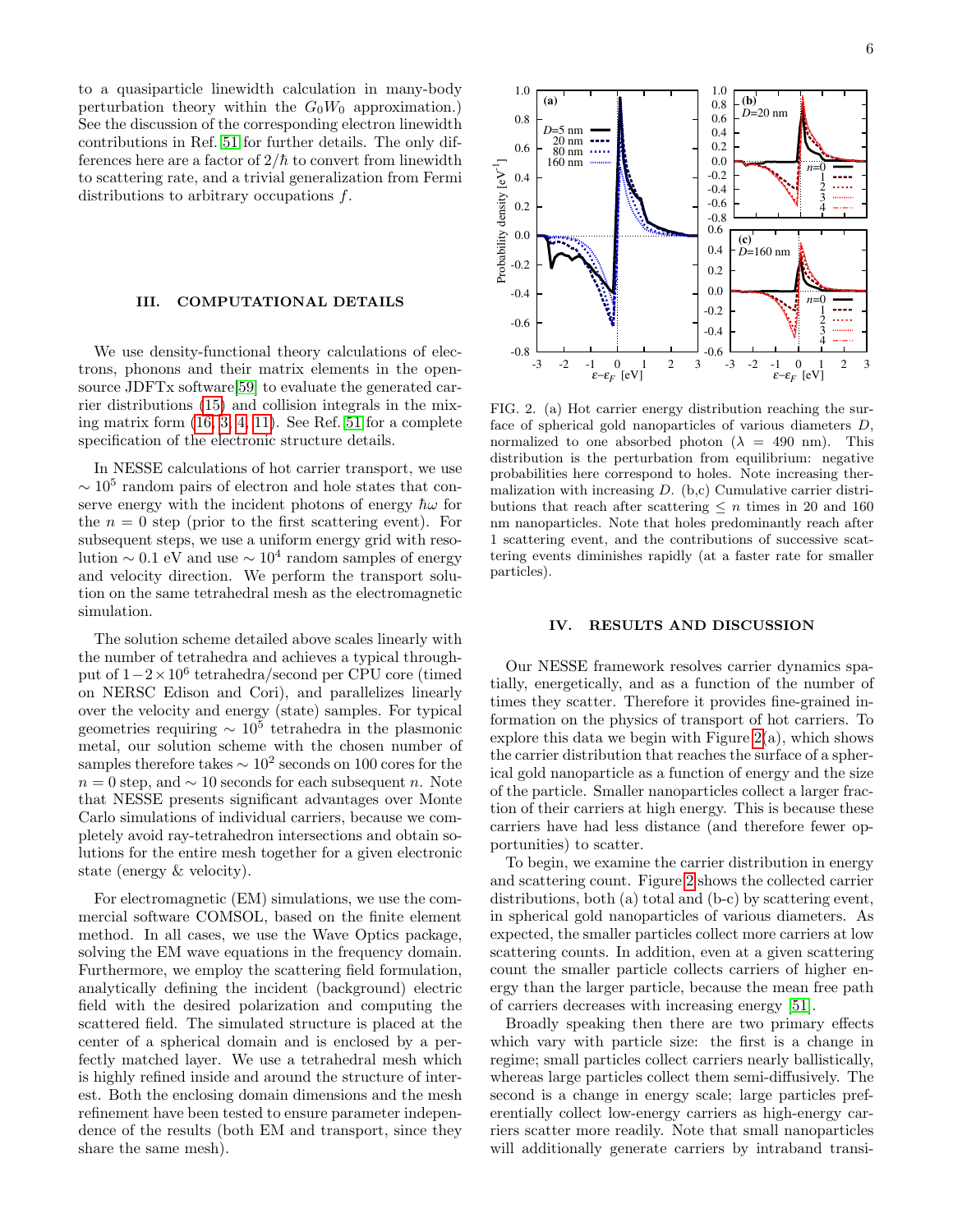tions due to the nanoscale field geometry (Landau damping). However, phonon-assisted transitions dominate over this effect in particles larger than about 40 nm [\[51\]](#page-9-29), which is the regime in which transport effects are important anyway. We therefore focus on these larger nanostructures and do not explicitly include geometry-assisted carrier excitations in the results presented below.

Figures [2\(](#page-5-1)b-c) reveal another key feature: the asymmetry between electron and hole scattering. High-energy holes in gold are located in the d bands and have a much smaller mean free path than electrons of comparable energy because of lower band velocities [\[51\]](#page-9-29). As a result almost no holes are collected before the first scattering event. Collection then peaks after the first scattering and subsequently diminishes rapidly as the holes thermalize. The implication of this result for hole-driven solidstate and photochemical systems is that structures should be designed either below the high-energy hole mean free path length scale ( $\sim 1-3$  nm) to collect them before the first scattering event, or around the intermediate-energy hole mean free path scale ( $\sim 10$  nm) to exploit the oncescattered holes.

Finally, Figures [2\(](#page-5-1)b-c) show that with increasing numbers of scattering events, the carrier energy distributions approach symmetric electron and hole perturbation close to the Fermi level, corresponding to an increase of electron temperature as expected. Notice that it takes only 3-4 scattering events to approach this limit, underscoring the importance of designing hot carrier devices in the sub-to-few mean free path scale.

The results discussed above so far assumed perfect collection at the surface. In realistic metal-semiconductor interfaces, injection of carriers from the metal to the semiconductor is possible only when the carrier energy exceeds the Schottky barrier height, and when the carrier momentum tangential to the interface is conserved across it [\[60\]](#page-9-38). This energy and momentum-dependent injection probability limits carrier collection efficiency [\[61\]](#page-9-39), and is sensitive to the energy-momentum dispersion relations of both the metal and the semiconductor, their energy level alignment at the interface, as well as to the roughness of the interface [\[62\]](#page-9-40). The NESSE framework contains information regarding the momentum distributions impinging on the surface for each scattering count  $n$ , and can readily be coupled to a detailed model of the injection probability.

Here, we focus on the effect of carrier injection on carrier transport within the metal, and therefore adopt simplified injection probability models that would introduce the maximum effect on carrier transport. Figure [3](#page-6-0) examines the carrier distribution collected at the surface of a gold nanoparticle with varying surface collection properties. We compare four distinct scenarios here, one in which all carriers are collected (ideal) and three in which carriers are only collected above a specific energy. Note that the carriers that are not collected are assumed to reflect back into the material, where they can undergo further scattering processes.

These scenarios suggest that, by and large, fractional reflection of carriers at one energy has the primary effect



<span id="page-6-0"></span>FIG. 3. Dependence of hot carrier energy distribution reaching the surface on what carrier energies are allowed to pass through, for particles of diameter (a) 20 nm and (b) 160 nm. When only electrons with  $\varepsilon > 1$  eV pass through, reflected holes slightly enhance the number of these electrons, and vice versa, when only holes with  $\varepsilon < -1$  eV pass through. However this is a small effect, especially for larger dimensions, so it is safe to assume that the carrier distribution reaching the surface is independent of the selection rules for hot carrier extraction at the surface.

of reducing carrier collection at that energy. The secondary effect of reintroducing the reflected carriers into the material only minimally enhances collection at other energies. Moreover this enhancement is limited to energies just above the collection threshold, and noticeable only for smaller particles where the reflected carriers are likely to reach another surface prior to additional scattering. This observation has an important implication both for experimental design and hot carrier device simulation: the available hot carrier flux at the surface is mostly independent of the surface collection property, cleanly separating the geometric design of the metal structure with the material design of the metal-collector interface.

Having examined the dependence on energy and scattering properties in spherical particles where spatial variations are less important, we now turn to complex structures with high spatial inhomogeneity and exploit the full power of the NESSE framework. Figure [4](#page-7-0) shows carrier distributions resolved in energy and space for a gold bowtie nanoantenna (100 nm equilateral triangles with 40 nm thickness, 10 nm corner radius and a 30 nm gap), illuminated at normal incidence with the electric field direction along the gap and at a resonant wavelength of 650 nm. For this structure and illumination, the field intensity (central top panel), and hence the initial distribution of generated carriers, are sharply localized near the gap. The remaining top panels show the carrier fluxes of holes (left) and electrons (right) above different cutoff energies, normalized per absorbed photon per unit total surface area. Note that these normalized fluxes are dimensionless, but they are not probabilities; they can exceed one both because they are a ratio of carrier flux at one point to the average absorbed photon flux, and because each electron-electron scattering event produces multiple lower energy hot carriers.

The collected carriers localize quite strongly near the field maximum, indicating that field enhancement remains a significant factor even after transport processes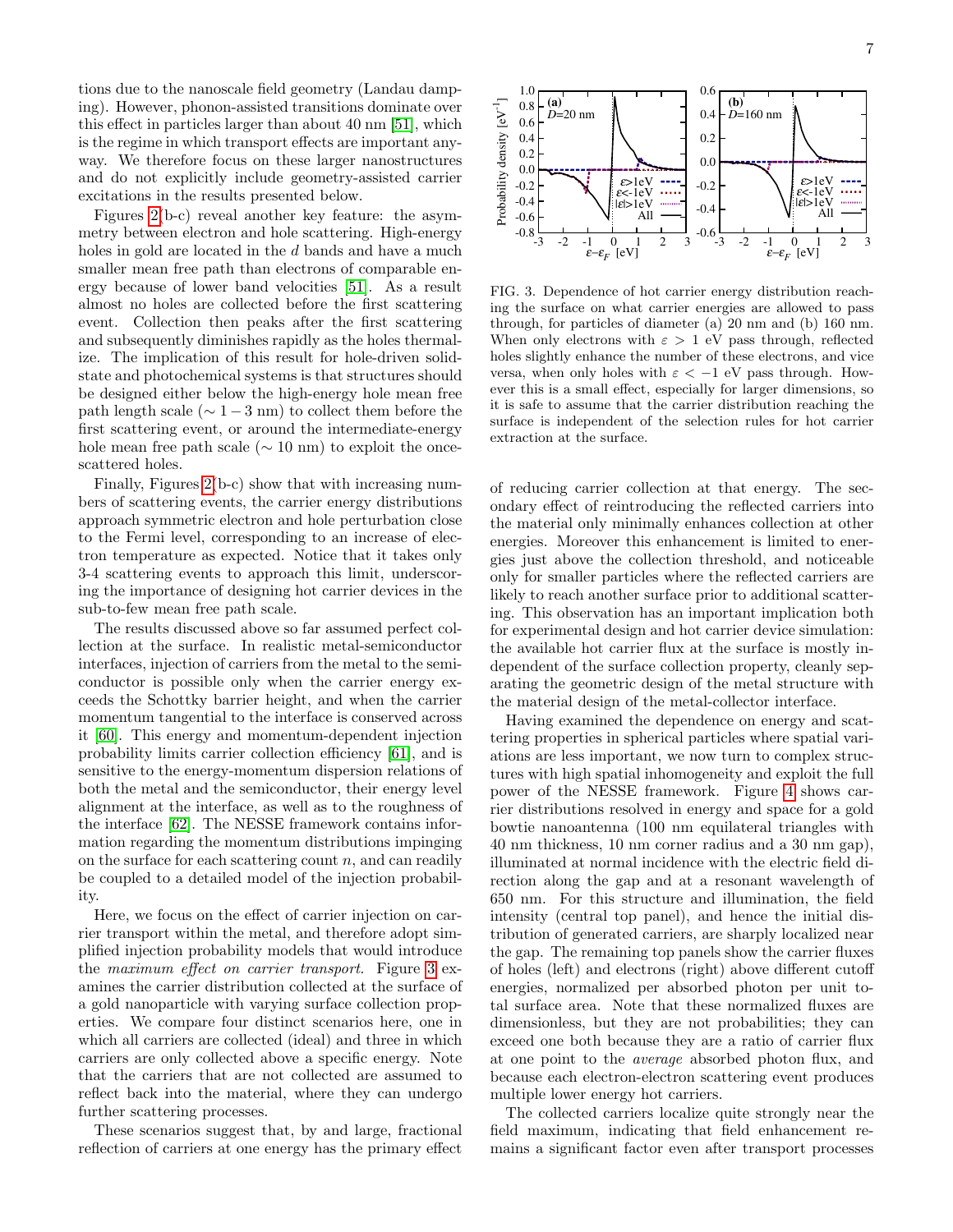

<span id="page-7-0"></span>FIG. 4. Spatially-resolved hot carrier energy distribution reaching the surface of a gold bowtie nanoantenna illuminated on resonance (650 nm). The top panels compare the spatial distribution of the electric field with fluxes of electrons or holes with energy further than 0.5 or 1.5 eV from the Fermi level, while the lower panels show the average energy-resolved carrier flux in various spatial slices. The fluxes are normalized per absorbed photon per unit area of the surface. Higher energy carriers decay rapidly and are localized to the electromagnetic 'hot spots', whereas lower energy carriers can reach further away.

are accounted for. Importantly, however, the extent of localization of collected carriers is strongly dependent on the energy of collected carriers. With a higher energy threshold for collection, the overall carrier flux diminishes and becomes more strongly localized towards the high-field gap region. This is also shown in the carrier energy distributions reaching the surface at various distances from the gap region in the bottom panel of Figure [4.](#page-7-0) Low-energy carriers can reach further from the high-field 'hot spots' both because of their higher mean free path and because they can be generated by scattering of higher energy carriers.

Overall these results show that both the electromagnetic field distribution and the carrier scattering properties play a vital role in shaping the carrier distributions that reach the surface. Predictions solely based on field intensity will overstate carrier localization, particularly at lower energies, while predictions made without accounting for the field distribution will completely miss the spatial inhomogeneity. Experimentally, this spatial inhomogeneity on the tens to hundreds of nanometers is vital to understand hot carrier imaging, photodetection, photovoltaic and photochemical energy conversion, which all involve carrier collection into a semiconductor or molecule.[\[54,](#page-9-32) [55\]](#page-9-33) However, optical probes of the carrier response (which we can predict quantitatively using our first-principles framework as shown previously [\[53\]](#page-9-31)) cannot sense this inhomogeneity due to the diffraction limit,



<span id="page-7-1"></span>FIG. 5. Comparison of spatially- and energy-resolved hot carrier fluxes reaching the surface of a gold (upper) and aluminum (lower) rectangular nanorod illuminated at 800 nm wavelength for the long axis (left) and 390 nm wavelength for the short axis (right). The top panels compare the spatial distributions of carrier flux with energy greater than 1.5eV (left) or 2.5eV (right) away from the Fermi level, while the lower panels show the spatially-averaged energy distributions. Fluxes are normalized per photon absorbed per unit area of the surface. Aluminum is less efficient at collecting low energy carriers due to a shorter electron-phonon scattering mean free path, but enhances high-energy electron collection compared to gold because of increased generation of (and comparable mean free paths for) high-energy electrons.

and instead measure a spatially-averaged result. The hot carrier distribution that we predict here is critical to understand experiments where hot carrier transport matters, precisely because it is not possible to measure these distributions directly.

Finally, we investigate the influence of material choice on the carrier distribution, and in particular, due to the increasing interest in aluminum plasmonics, compare carrier distributions in gold and aluminum structures with similar geometries. In particular, we pick the rectangular nano-antenna geometry shown in Figure [5,](#page-7-1) with long-axis length 140 nm, short-axis length 80 nm, height 40 nm and 10 nm corner radius. At normal incidence, the resonant absorption frequency depends both on the material and whether the polarization (electric field) direction is along the long or short axis. In particular, we find broad absorption resonances centered at 600 nm and 800 nm respectively for aluminum and gold for the long-axis polarization, and at 390 nm and 610 nm respectively for the short-axis polarization. In order to compare carrier dynamics keeping all other parameters similar, we pick a common long-axis illumination wavelength of 800 nm and a short-axis illumination wavelength of 390 nm, which covers the greatest range of photon energies and exhibits strong absorption in both materials. Since we care about the collected carriers per absorbed photon, minor differences in the absolute absorption cross section are irrele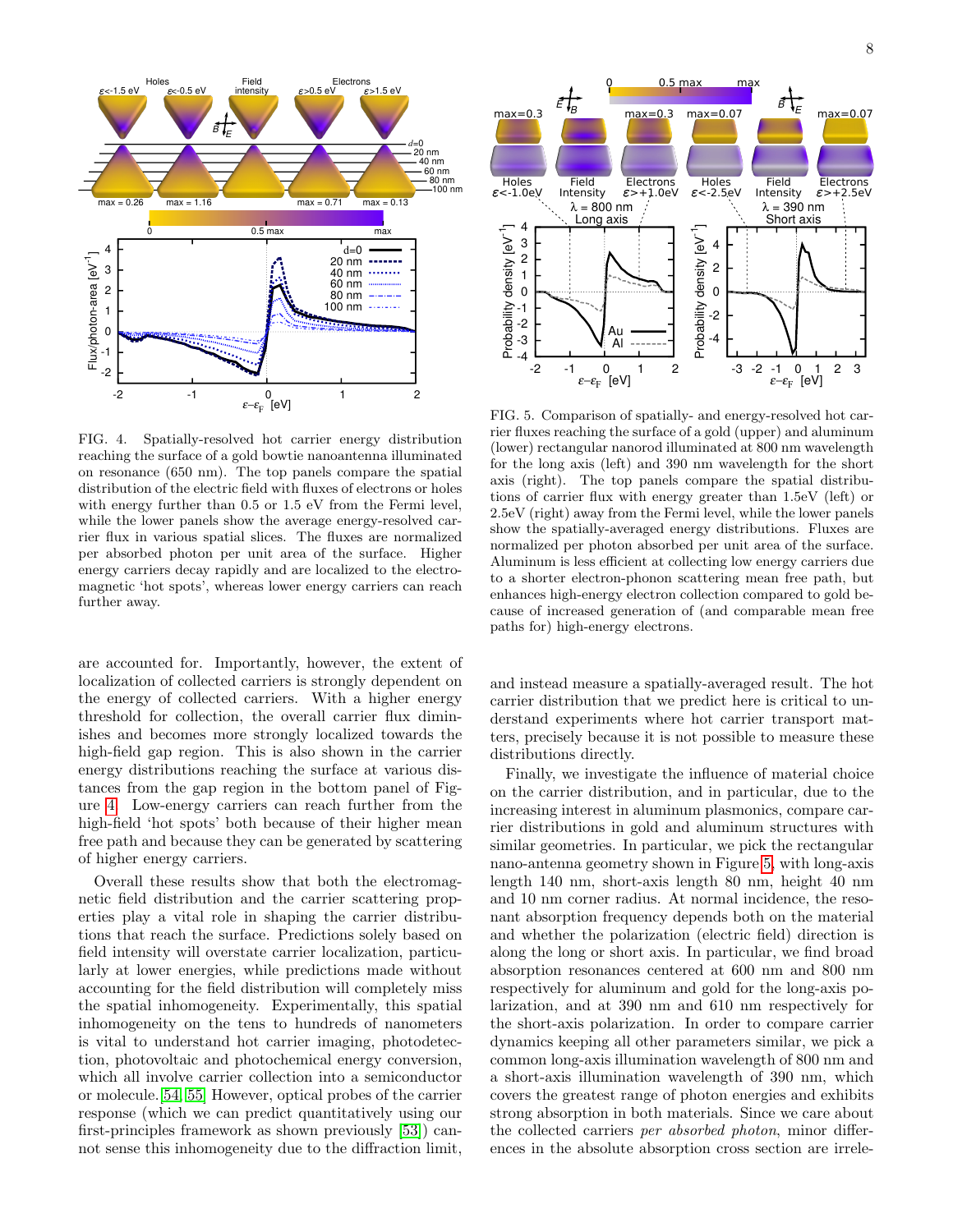vant.

The top panels of Figure [5](#page-7-1) show the spatially-resolved carrier fluxes above a threshold energy in both materials and for both illuminations. As before, the carriers are less localized than the field intensity and the spatial extent increases with decreasing energy due to the higher mean free path and secondary-scattered contributions at lower energies. This effect is comparable in the two materials. Now, compare the probabilities of carrier collection at various energies in the two materials, also shown in the bottom panels as an energy distribution integrated over the structure. At low energies, the carrier collection is overall smaller in aluminum because of a lower electron-phonon mean free path close to the Fermi level (in turn because of lighter atoms and higher density of states in Al) [\[51\]](#page-9-29). At higher energies, the mean free path is dominated by electron-electron scattering which is similar between the two materials, and the collection probabilities become comparable. However, at energies above the interband threshold of gold, accessible by the 390 nm short-axis illumination, aluminum exhibits much stronger collection of high-energy electrons compared to gold, because most of the photon energy is now deposited in the d-band holes in gold [\[50\]](#page-9-28). Aluminum wins for high-energy electrons because of a more favorable initial distribution and comparable carrier transport.

#### V. CONCLUSIONS AND OUTLOOK

We have presented a new general theoretical and computational framework, NESSE, for transport phenomena far from equilibrium and demonstrated its utility in detail for hot carrier physics in large nanoscale to mesoscale structures. NESSE hybridizes the best features of phase-space (Boltzmann) and particle-based (Monte Carlo) methods and allows us to bridge *ab initio* electronic structure calculations, carrier collision integrals and electromagnetic simulations to predict the dynamics of photo-excited carriers. The detailed analysis of scattering mechanisms and transport presented here, specialized for the case of plasmonic hot carrier dynamics, provides insight into designing new materials and device motifs

which are suitable for carrier transport. Material design is especially relevant for doped-semiconductor plasmonic materials where electronic band structures, and hence phase-space for generation as well as scattering, could be controlled by altering composition. This work additionally paves the way for geometric design of hot carrier devices that carefully optimize against and exploit carrier scattering.

In general, NESSE fills a void in theoretical methods to analyze far-from-equilibrium semi-classical transport phenomena with highly-detailed models of the scattering processes, such as those involving electrons and phonons in the hot carrier example treated in detailed here. It will therefore be invaluable in several areas of physics where transport of charged particles in strong nonequilibrium is pervasive, at length scales both microscopic and astronomical.

# ACKNOWLEDGMENTS

This material is based upon work performed at the Joint Center for Artificial Photosynthesis, a DOE Energy Innovation Hub, supported through the Office of Science of the U.S. Department of Energy under Award Number DE-SC0004993. This research used resources of the National Energy Research Scientific Computing Center, a DOE Office of Science User Facility supported by the Office of Science of the U.S. Department of Energy under Contract No. DE-AC02-05CH11231, as well as the Center for Computational Innovations at Rensselaer Polytechnic Institute. ASJ thanks the UK Marshall Commission and the US Goldwater Scholarship for financial support. G.T. acknowledges support from the Swiss National Science Foundation, Early Postdoctoral Mobility Fellowship No. P2EZP2-159101. PN acknowledges start-up funding from the Harvard John A. Paulson School of Engineering and Applied Sciences and partial support from the Harvard University Center for the Environment (HUCE). RS acknowledges start-up funding from the Department of Materials Science and Engineering at Rensselaer Polytechnic Institute.

- <span id="page-8-0"></span>[1] E. Altewischer, M. P. van Exter, and J. P. Woerdman, Nature 418[, 304 \(2002\).](http://dx.doi.org/10.1038/nature00869)
- [2] D. K. Gramotnev and S. I. Bozhevolnyi, [Nat Photon](http://dx.doi.org/10.1038/nphoton.2009.282) 4, [83 \(2010\).](http://dx.doi.org/10.1038/nphoton.2009.282)
- [3] H. A. Atwater and A. Polman, Nat Mater 9[, 205 \(2010\).](http://dx.doi.org/10.1038/nmat2629)
- [4] J. A. Schuller, [Nature Mater.](http://dx.doi.org/10.1038/nmat2630) 9, 193 (2010).
- <span id="page-8-1"></span>[5] M. L. Brongersma, N. J. Halas, and P. Nordlander, [Nat](http://dx.doi.org/10.1038/nnano.2014.311) Nano 10[, 25 \(2015\).](http://dx.doi.org/10.1038/nnano.2014.311)
- <span id="page-8-2"></span>[6] Y. Takahashi and T. Tatsuma, [Applied Physics Letters](http://dx.doi.org/10.1063/1.3659476) 99[, 182110 \(2011\).](http://dx.doi.org/10.1063/1.3659476)
- [7] F. Wang and N. A. Melosh, Nano Letters, [Nano Letters](http://dx.doi.org/10.1021/nl203196z) 11[, 5426 \(2011\).](http://dx.doi.org/10.1021/nl203196z)
- [8] Y. J. Jang, K. Chung, J. S. Lee, C. H. Choi, J. W. Lim, and D. H. Kim, ACS Photonics 5, 4711 (2018).
- [9] R. G. Hobbs, W. P. Putnam, A. Fallahi, Y. Yang, F. X. Krtner, and K. K. Berggren, Nano Letters 17, 6069 (2017).
- [10] P. J. Schuck, Nat Nano 8[, 799 \(2013\).](http://dx.doi.org/10.1038/nnano.2013.228)
- [11] J. Adleman, D. Boyd, D. Goodwin, and D. Psaltis, [Nano](http://dx.doi.org/10.1021/nl902711n) Lett. 9[, 4417 \(2009\).](http://dx.doi.org/10.1021/nl902711n)
- <span id="page-8-3"></span>[12] K. Awazu, [J. Am. Chem. Soc.](http://dx.doi.org/10.1021/ja076503n) 130, 1676 (2008).
- <span id="page-8-4"></span>[13] L. Brus, [Acc. Chem. Res.](http://dx.doi.org/10.1021/ar800121r) 41, 1742 (2008).
- [14] P. Christopher, H. Xin, and S. Linic, Nature Chem. 3, 467 (2011).
- [15] J.-J. Chen, J. C. S. Wu, P. C. Wu, and D. P. Tsai, J. Phys. Chem. C 115, 210 (2011).
- [16] S. K. Cushing and N. Q. Wu, Interface **22**, 63 (2013).
- [17] C. Frischkorn and M. Wolf, Chem. Rev. **106**[, 4207 \(2006\).](http://dx.doi.org/10.1021/cr050161r)